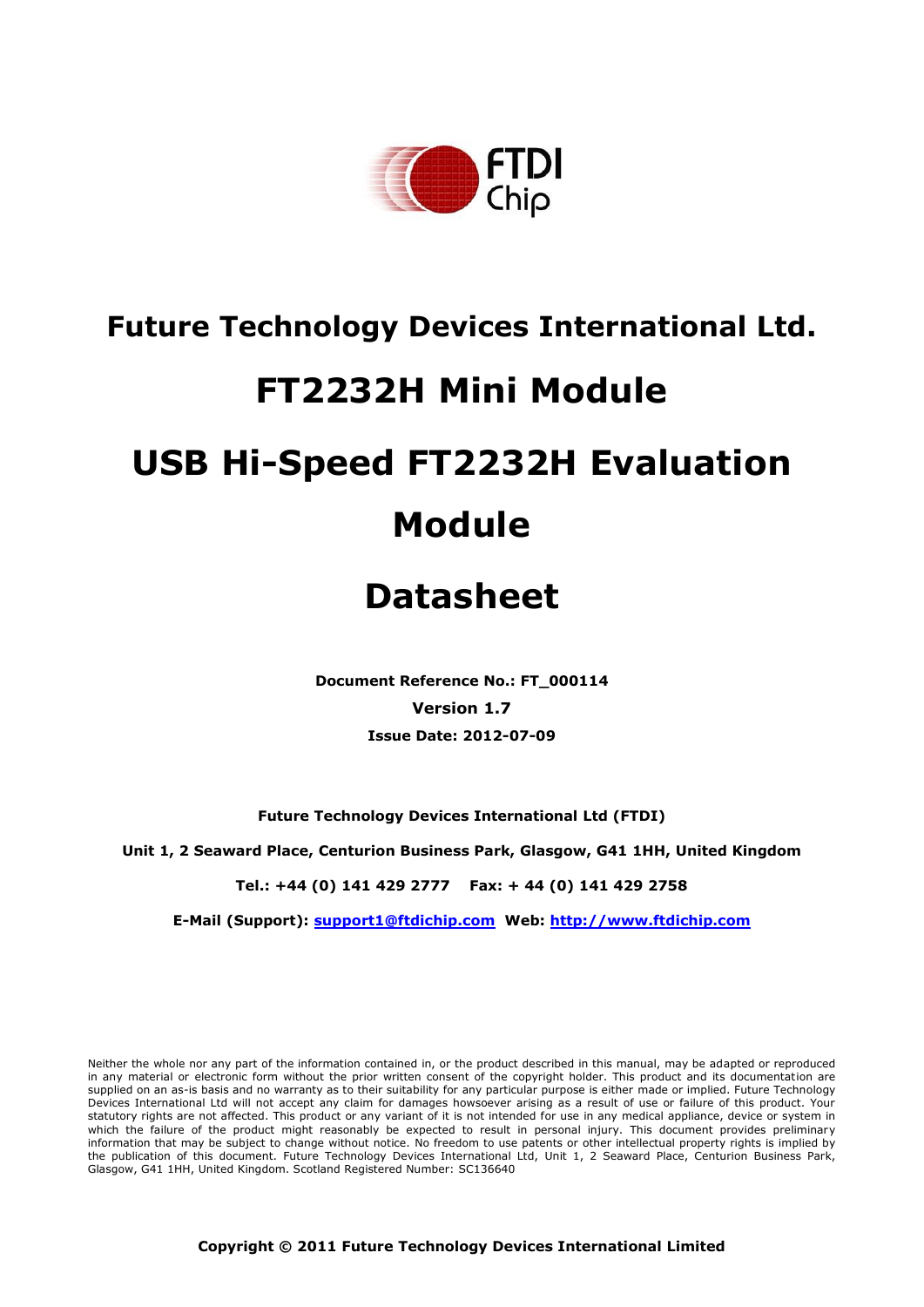

## <span id="page-1-1"></span>**1 Introduction**

The FT2232H Mini Module is a USB-to-serial/FIFO development module in the FTDI product range which utilizes the FT2232H USB Hi-Speed two-port bridge chip which handles all the USB signalling and protocols. It is ideal for development purposes to quickly prove functionality of adding USB to a target design. The FT2232H datasheet, **[DS\\_FT2232H](http://ftdichip.com/Documents/DataSheets/DS_FT2232H_V110.pdf)**, is available at **[http://www.ftdichip.com](http://www.ftdichip.com/)**,



#### **Figure 1.1 - FT2232H Mini Module**

The FT2232H on the Mini Module is FTDI's 5th generation of USB devices. The FT2232H is a USB 2.0 High Speed (480Mb/s) to UART/MPSSE IC. The device features two interfaces that can be configured for asynchronous or synchronous serial or parallel FIFO interfaces. The two channels can also be independently configured to use an MPSSE engine. This allows the two ports of the FT2232H to operate independently as UART/Bit-Bang ports or MPSSE engines used to emulate JTAG, SPI,  $I^2C$ , Bit-bang or other synchronous serial modes. All components used, including the FT2232H are Pb-free (RoHS compliant).

The FT2232H Mini Module connects the signals of the FT2232H IC to two 26-pin dual-row headers which allow easy connection PCB header sockets and ribbon cables.

The FT2232H Mini Module requires USB device drivers, available free from **[http://www.ftdichip.com](http://www.ftdichip.com/)**, which are used to make the FT2232H on the Mini Module appear as a two virtual COM ports (VCP). This then allows the user to communicate with the USB interface via a standard PC serial emulation port (TTY). Another FTDI USB driver, the D2XX driver, can also be used with application software to directly access the FT2232H on the Mini Module though a DLL. This is illustrated in the [Figure 1.2](#page-1-0)



<span id="page-1-0"></span>Device Drivers for the FT2232H Mini Module are available free from **[http://www.ftdichip.com](http://www.ftdichip.com/)**.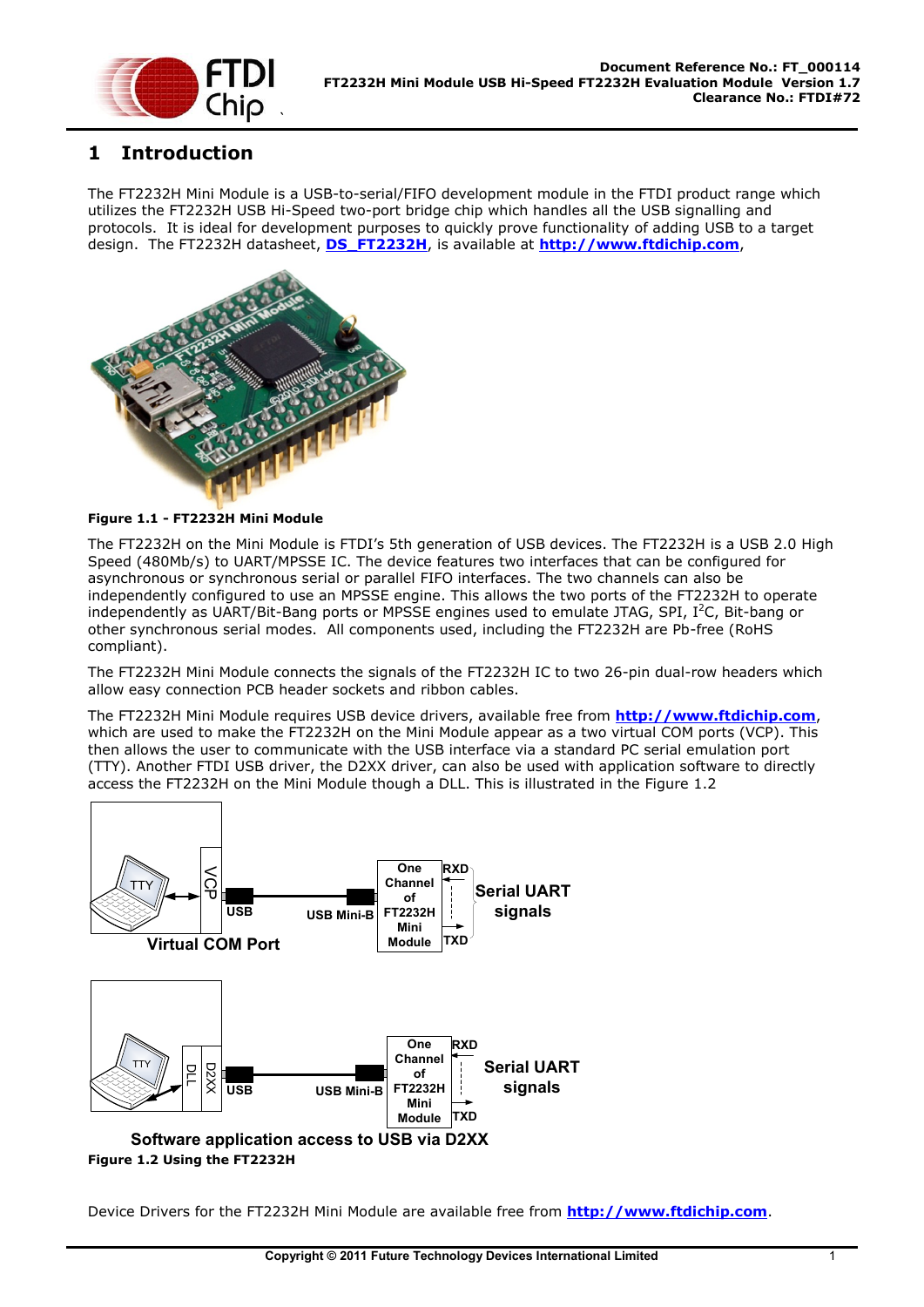

## <span id="page-2-0"></span>**1.1 USB Compliant**

The FT2232H Mini Modules are fully compliant with the USB 2.0 specification.

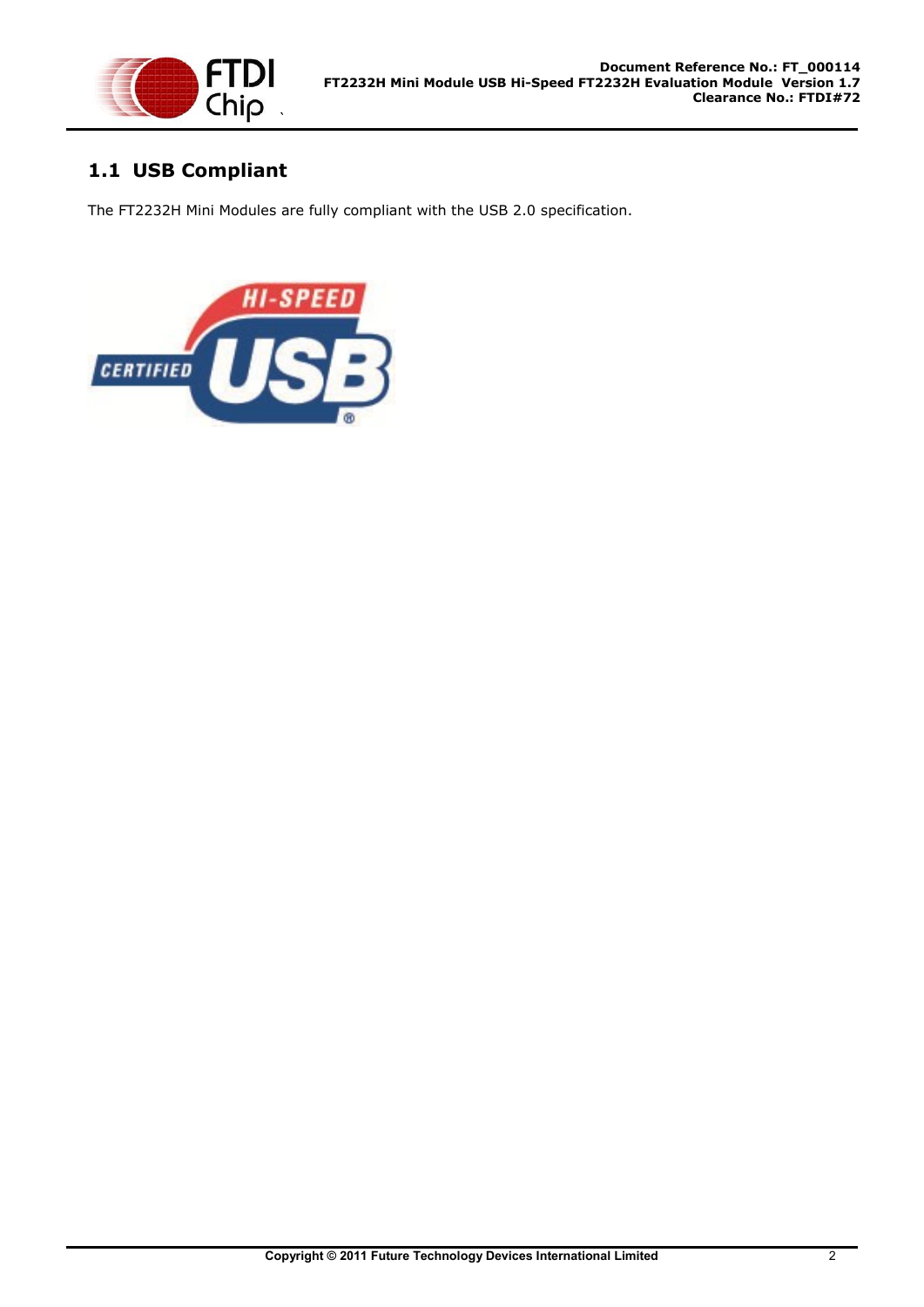

## **Table of Contents**

| Appendix A - FT2232H EEPROM Configuration  10 |  |
|-----------------------------------------------|--|
|                                               |  |
|                                               |  |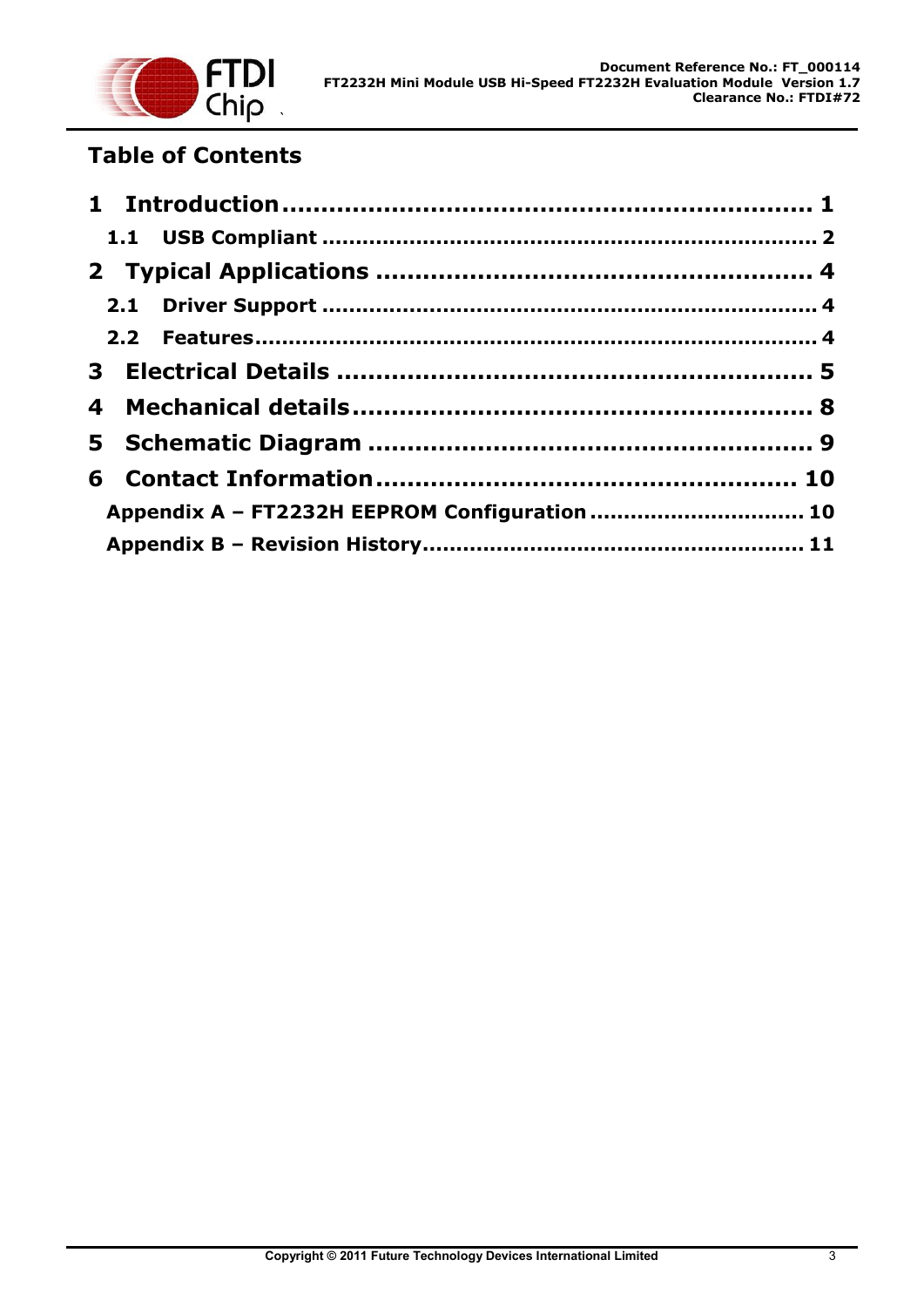

## <span id="page-4-0"></span>**2 Typical Applications**

- Rapid USB integration into existing electronic systems.
- Prototyping platform for USB interface on new systems.
- $\bullet$  USB to multi-port JTAG, SPI and I<sup>2</sup>C interfaces (Two Multi-Protocol Synchronous Serial Engines available with the FT2232H)
- USB to multi-port asynchronous serial interfaces.

## <span id="page-4-1"></span>**2.1 Driver Support**

#### **Royalty free VIRTUAL COM PORT (VCP) DRIVERS for...**

- Windows 2000, Server 2003, XP Server 2008
- Windows XP and XP 64-bit
- Windows Vista and Vista 64-bit
- Windows XP Embedded
- Windows CE 4.2, 5.0, 5.2 and 6.0
- Mac OS-X
- Linux (2.6.9 or later)

### **Royalty free D2XX** *Direct* **Drivers (USB Drivers + DLL S/W Interface)**

- Windows 2000, Server 2003, Server 2008
- Windows XP and XP 64-bit
- Windows Vista and Vista 64-bit
- Windows XP Embedded
- Windows CE 4.2, 5.0, 5.2 and 6.0
- Linux (2.4 or later) and Linux x86\_64

The drivers listed above are all available to download for free from **[www.ftdichip.com](http://www.ftdichip.com/)**. Various 3rd Party Drivers are also available for various other operating systems - see **[www.ftdichip.com](http://www.ftdichip.com/)** for details.

## <span id="page-4-2"></span>**2.2 Features**

The FT2232H Mini Module has the following features:

- USB 2.0 Hi-Speed compatible
- Reduced development time
- Rapid integration into existing systems
- USB powered no external power supply needed
- Based on the USB Hi-Speed FT2232H device
- Entire USB protocol handled by USB module
- Small USB Type B connector common on many commercial devices
- Asynchronous Serial data transfer rates from 300 baud to 12 Mbaud at TTL levels
- Synchronous Serial (MPSSE) data rates of up to 30Mbps on JTAG, SPI and  $I^2C$
- Support for USB suspend and resume
- UHCI / OHCI / EHCI host controller compatible
- -40°C to +85°C operating temperature range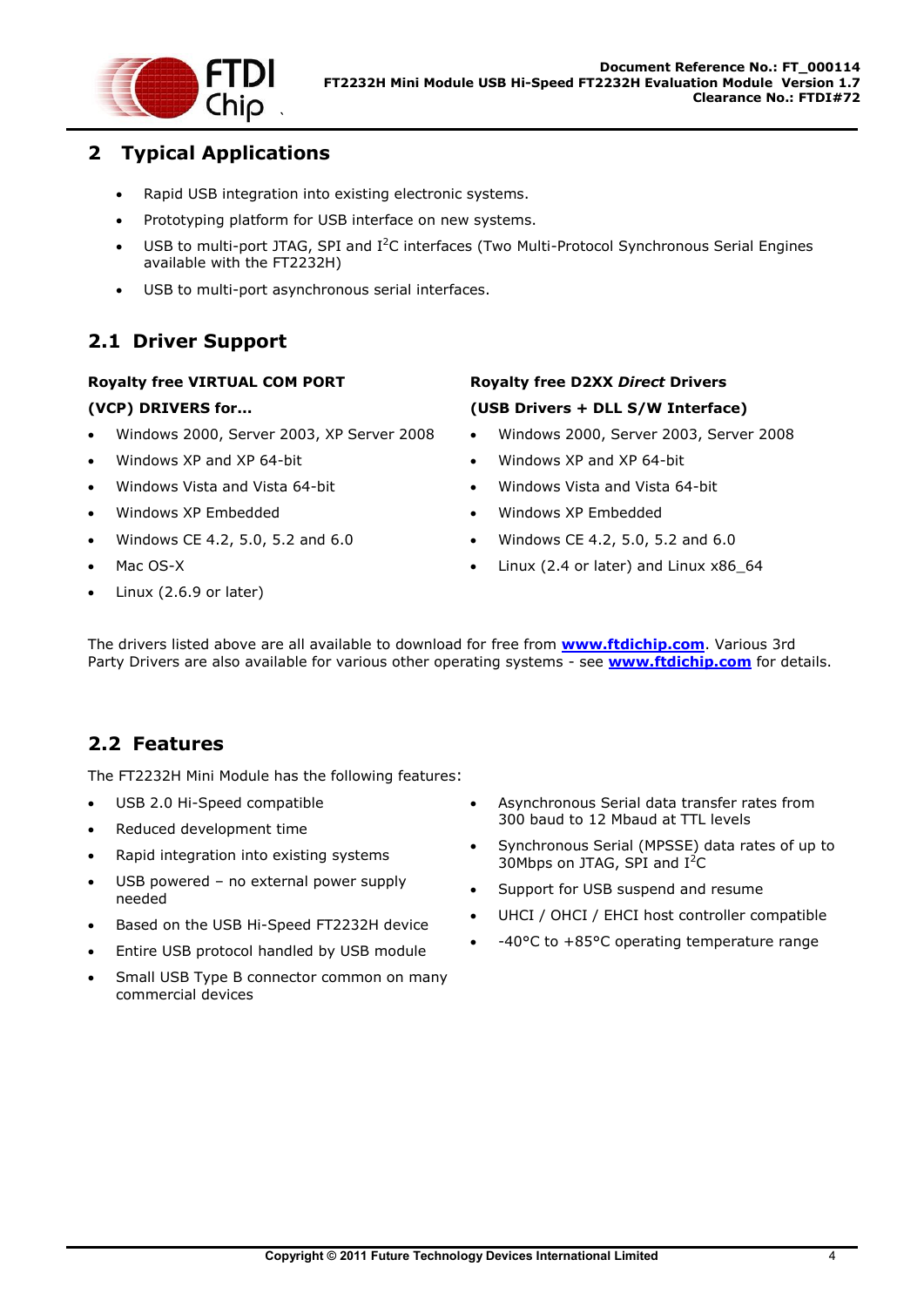

## <span id="page-5-0"></span>**3 Electrical Details**

The electrical details and connections to the FT2232H Mini Module are shown in Figure 3.1 and tables 3.1 and 3.2.



**Figure 3.1 FT2232H Mini Module Electrical Connections (Top View)**

| <b>Connector Pin</b> | Name            | Description                                 |
|----------------------|-----------------|---------------------------------------------|
| $CN2-1$              | V3V3            | 3.3VDC generated from VCC (output)          |
| $CN2-2$              | <b>GND</b>      | 0V Power pin                                |
| $CN2-3$              | V3V3            | 3.3VDC generated from VCC (output)          |
| $CN2-4$              | GND             | 0V Power pin                                |
| $CN2-5$              | V3V3            | 3.3VDC generated from VCC (output)          |
| $CN2-6$              | GND             | OV Power pin                                |
| $CN2-7$              | AD <sub>0</sub> | FT2232H AD0 pin                             |
| $CN2-8$              | RESET#          | FT2232H RESET# pin                          |
| $CN2-9$              | AD <sub>2</sub> | FT2232H AD2 pin                             |
| $CN2-10$             | AD <sub>1</sub> | FT2232H AD1 pin                             |
| $CN2-11$             | <b>VIO</b>      | Connected to all FT2232H VCCIO pins (input) |
| $CN2-12$             | AD <sub>3</sub> | FT2232H AD3 pin                             |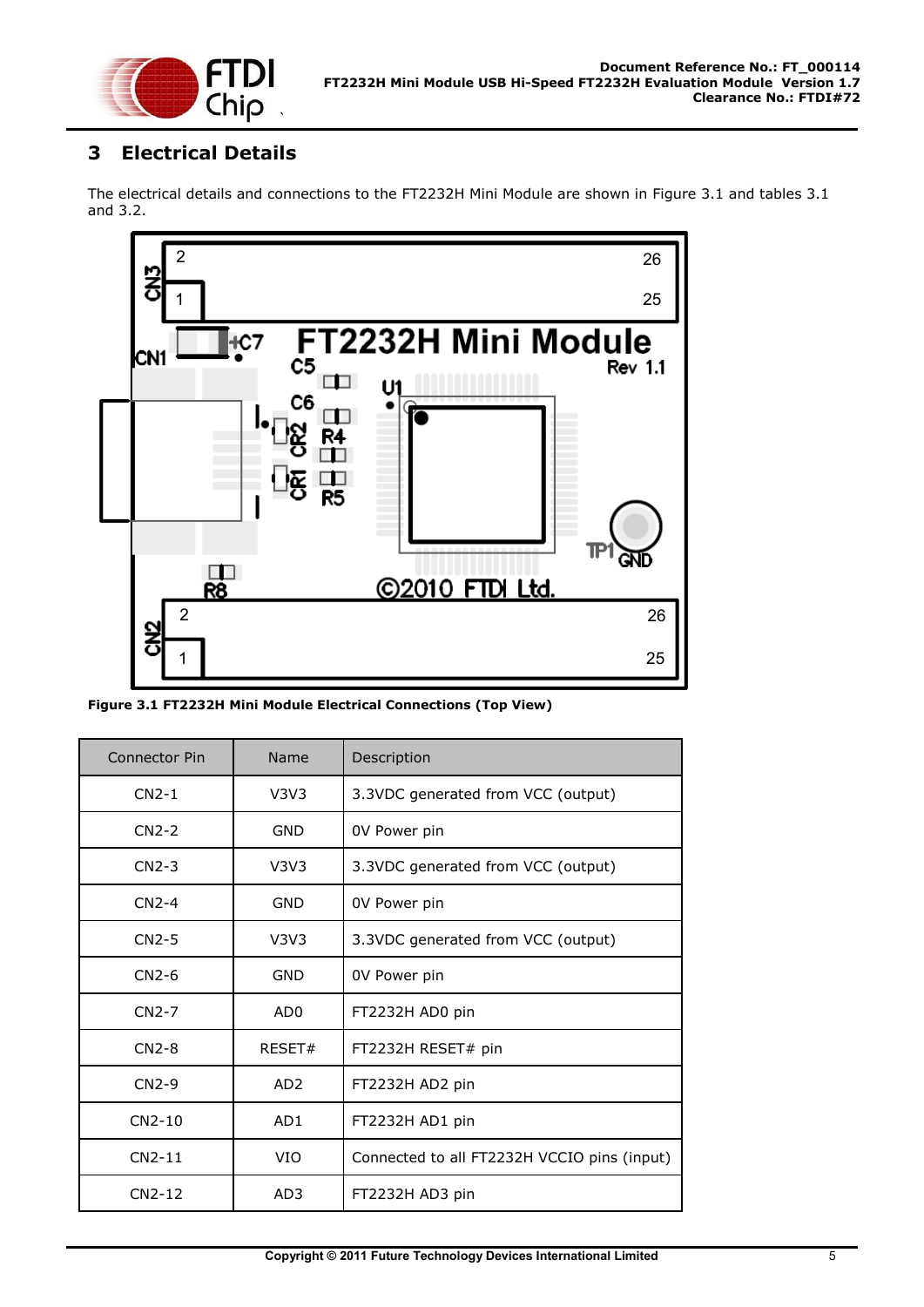

| $CN2-13$ | AD <sub>5</sub> | FT2232H AD5 pin                             |
|----------|-----------------|---------------------------------------------|
| $CN2-14$ | AD4             | FT2232H AD4 pin                             |
| $CN2-15$ | AD7             | FT2232H AD7 pin                             |
| $CN2-16$ | AD <sub>6</sub> | FT2232H AD6 pin                             |
| CN2-17   | AC <sub>1</sub> | FT2232H AC1 pin                             |
| $CN2-18$ | AC <sub>0</sub> | FT2232H AC0 pin                             |
| $CN2-19$ | AC <sub>3</sub> | FT2232H AC3pin                              |
| CN2-20   | AC2             | FT2232H AC2 pin                             |
| $CN2-21$ | VIO             | Connected to all FT2232H VCCIO pins (input) |
| CN2-22   | AC4             | FT2232H AC4 pin                             |
| CN2-23   | AC <sub>6</sub> | FT2232H AC6 pin                             |
| $CN2-24$ | AC <sub>5</sub> | FT2232H AC5 pin                             |
| CN2-25   | SUSPEND#        | FT2232H SUSPEND# pin                        |
| CN2-26   | AC7             | FT2232H AC7 pin                             |

**Table 3.1 FT2232H Mini Module Connection – CN2**

| <b>Connector Pin</b> | Name            | Description                                                   |
|----------------------|-----------------|---------------------------------------------------------------|
| $CN3-1$              | <b>VBUS</b>     | USB VBUS power pin (output)                                   |
| $CN3-2$              | <b>GND</b>      | 0V Power pin                                                  |
| $CN3-3$              | <b>VCC</b>      | +5V Power pin (input) used to generate<br>V3V3, VPLL and VUSB |
| $CN3-4$              | <b>GND</b>      | 0V Power pin                                                  |
| $CN3-5$              | <b>CS</b>       | FT2232H EECS pin                                              |
| $CN3-6$              | <b>CLK</b>      | FT2232H EECLK pin                                             |
| $CN3-7$              | <b>DATA</b>     | FT2232H EEDATA pin                                            |
| $CN3-8$              | PWREN#          | FT2232H PWREN#                                                |
| $CN3-9$              | BC7             | FT2232H BC7 pin                                               |
| CN3-10               | BC <sub>6</sub> | FT2232H BC6 pin                                               |
| $CN3-11$             | BC <sub>5</sub> | FT2232H BC5 pin                                               |
| $CN3-12$             | <b>VIO</b>      | Connected to all FT2232H VCCIO pins (input)                   |
| $CN3-13$             | BC4             | FT2232H BC4 pin                                               |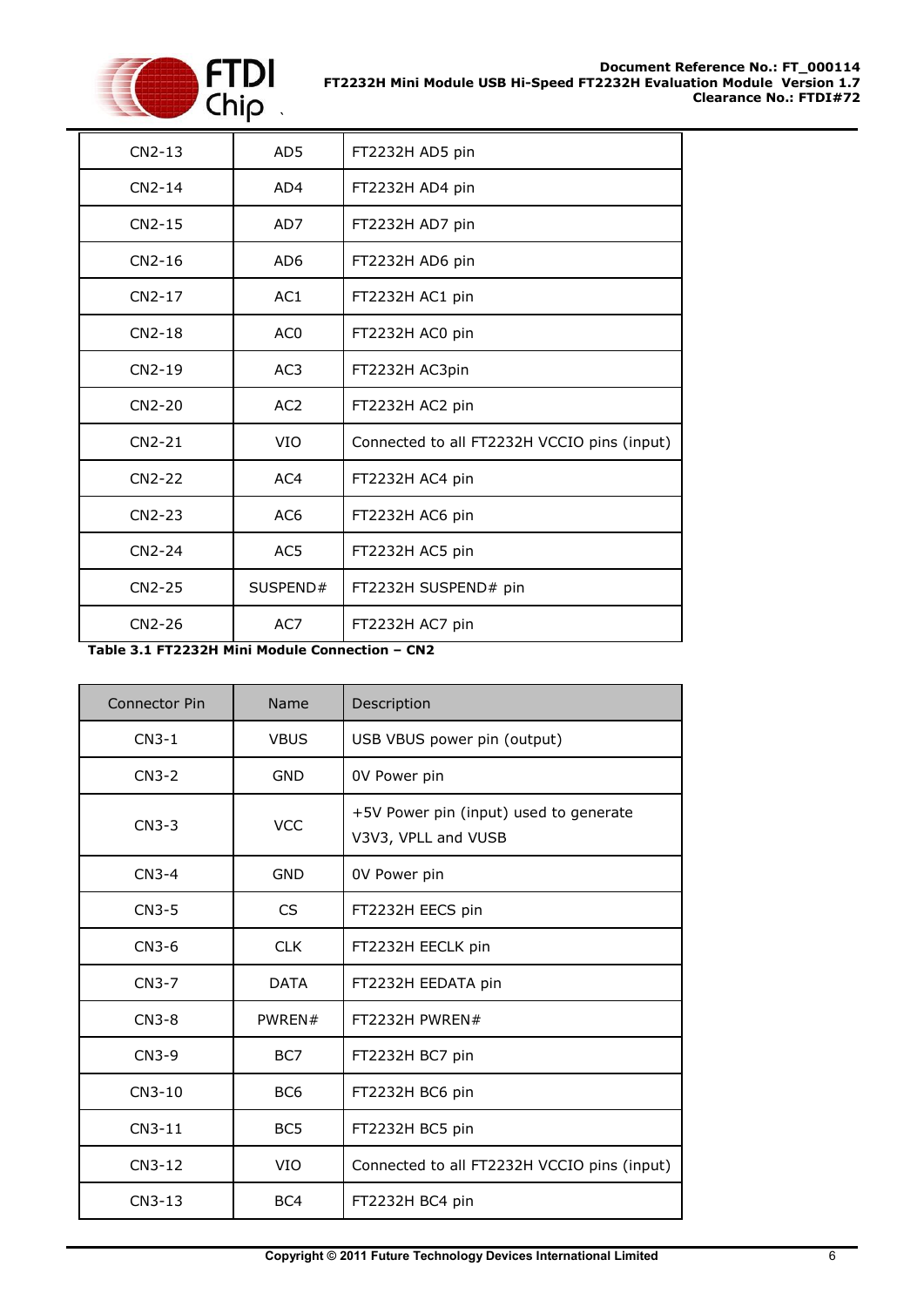

| $CN3-14$ | BC <sub>3</sub>             | FT2232H BC3 pin                             |
|----------|-----------------------------|---------------------------------------------|
| $CN3-15$ | BC <sub>2</sub>             | FT2232H BC2 pin                             |
| $CN3-16$ | BC1                         | FT2232H BC1 pin                             |
| $CN3-17$ | BC <sub>0</sub>             | FT2232H BC0 pin                             |
| $CN3-18$ | B <sub>D</sub> 7            | FT2232H BD7 pin                             |
| $CN3-19$ | B <sub>D</sub> 6            | FT2232H BD6 pin                             |
| $CN3-20$ | B <sub>D</sub> <sub>5</sub> | FT2232H BD5 pin                             |
| $CN3-21$ | B <sub>D</sub> 4            | FT2232H BD4 pin                             |
| $CN3-22$ | <b>VIO</b>                  | Connected to all FT2232H VCCIO pins (input) |
| CN3-23   | B <sub>D</sub> 3            | FT2232H BD3 pin                             |
| CN3-24   | B <sub>D</sub> <sub>2</sub> | FT2232H BD2 pin                             |
| $CN3-25$ | B <sub>D</sub> 1            | FT2232H BD1 pin                             |
| CN3-26   | B <sub>D</sub> <sub>0</sub> | FT2232H BD0 pin                             |

**Table 3.2 FT2232H Mini Module Connection – CN3**

In most cases, the FT2232H pin is connected directly to the associated pin on CN2 or CN3.

The FT2232H Mini Module allows configuration with both USB Bus-powered and USB Self-powered designs:

#### **USB Bus-powered:**

- **1) Connect VBUS to VCC (CN3, pin 1 to CN3, pin 3).** This connection takes the power from the USB bus (VBUS) and connects it to the voltage regulator input on the FT2232H Mini Module. The voltage regulator, in turn, provides V3V3, VPLL and VUSB power inputs to the FT2232H chip.
- **2) Connect V3V3 to VIO (CN2, pins 1, 3 & 5 to CN2, pins 11 & 21 and CN3, pins 12 & 22).**  This connection provides the correct 3.3VDC operating voltage for VCCIO on the FT2232H chip.

#### **USB Self-Powered:**

- **1) Leave VBUS (CN3, pin 1) unconnected.**
- **2) Connect an external 5.0VDC power supply to VCC (5.0VDC to CN3, pin 3).** This connection takes provides power from an external power supply and connects it to the voltage regulator input on the FT2232H Mini Module. See the FT2232H data sheet for allowable VCC input voltage ranges.
- **3) Connect V3V3 to VIO (CN2, pins 1, 3 & 5 to CN2, pins 11 & 21 and CN3, pins 12 & 22).**  This connection provides the correct 3.3VDC operating voltage for VCCIO on the FT2232H chip.
- **4) Use MPROG to change the USB power descriptor to "Self-Powered".** This setting indicates to the host system that the USB Host port does not need to supply power to the device. MPROG is a utility provided by FTDI to program various features of the FT-series USB client ICs. In order to access settings for the FT2232H, [MPROG](http://www.ftdichip.com/Resources/Utilities/MProg3.5.zip), version 3.5 or later is required. MPROG is available through the [Utilities](http://ftdichip.com/Resources/Utilities.htm) section of the [FTDI web site.](http://www.ftdichip.com/)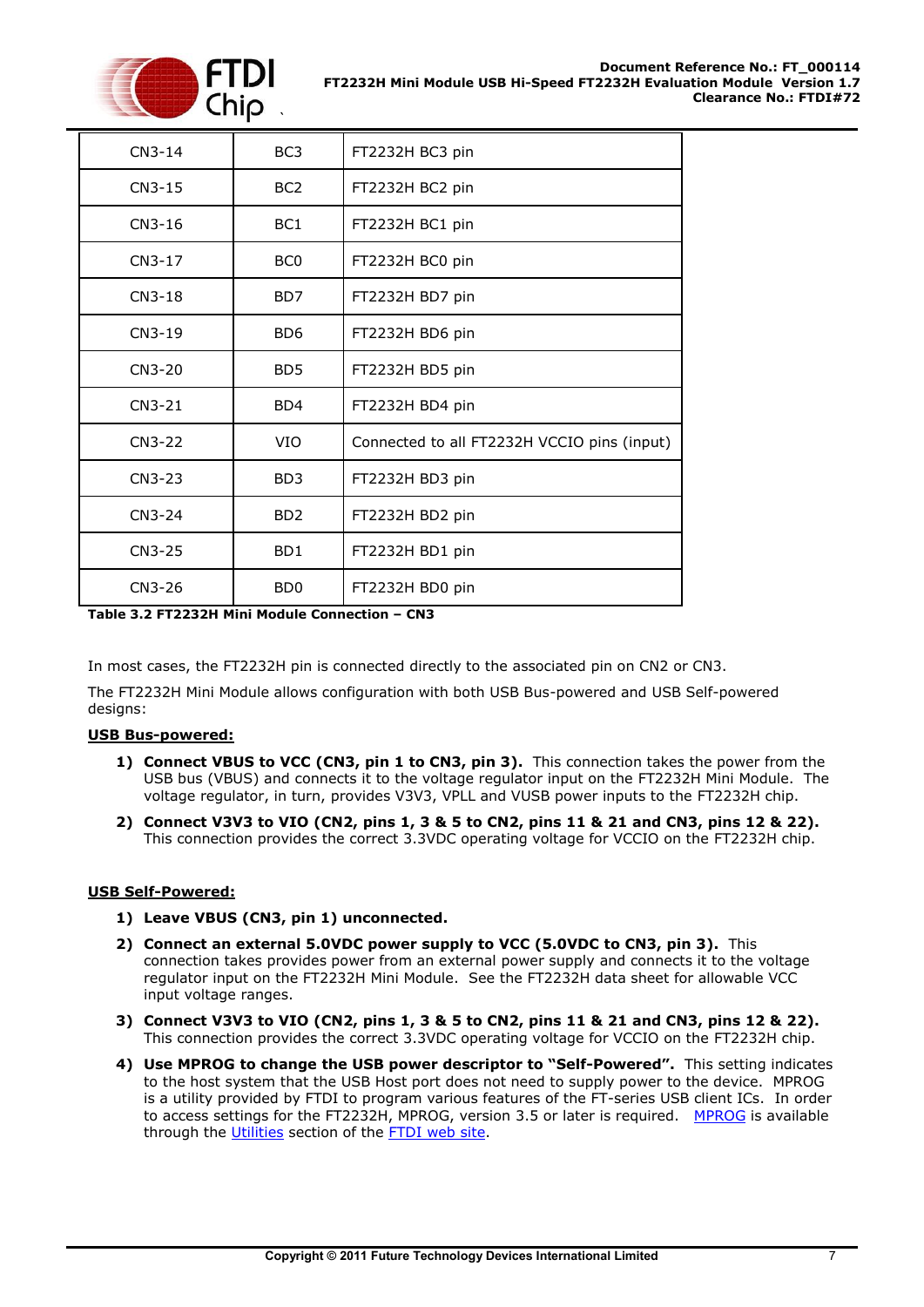

## <span id="page-8-0"></span>**4 Mechanical details**

The mechanical details (top view) of the FT2232H Mini Module are shown in [Figure 4.1:](#page-8-1)



<span id="page-8-1"></span>**Figure 4.1 FT2232H Mini Module Dimensions (Top and Side Views)**

All dimensions are in millimetres. Tolerance is ±0.1mm.

The headers CN2 and CN3 are mounted to the bottom of the PCB. The overall height below the PCB is 8.5mm, with a body which exposes 6.0mm of the pins. The pins are 0.025 inch square.

The mini-B USB connector has a height of 3.9mm.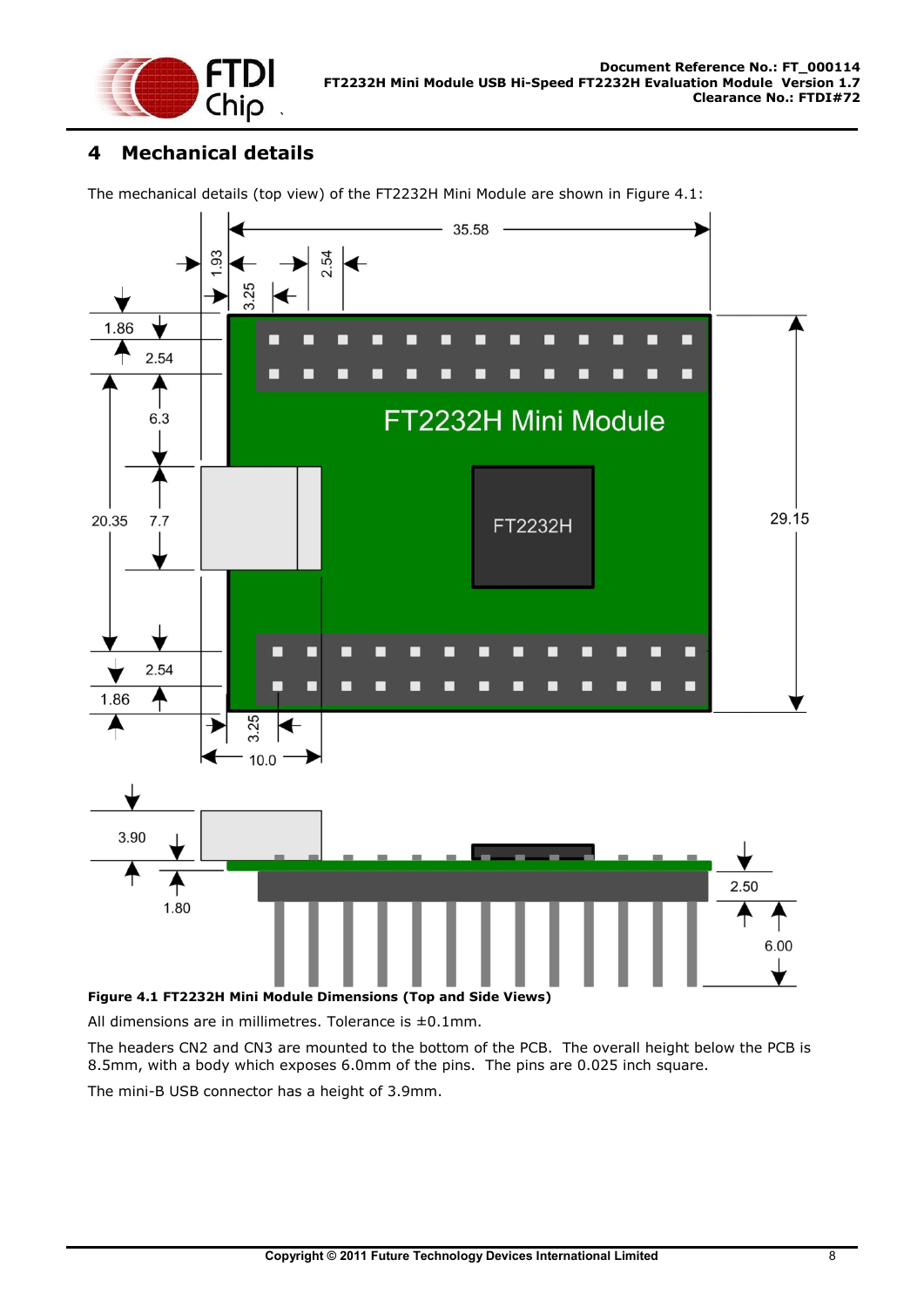

## <span id="page-9-0"></span>**5 Schematic Diagram**



**Figure 5.1 FT2232H Mini Module Schematic**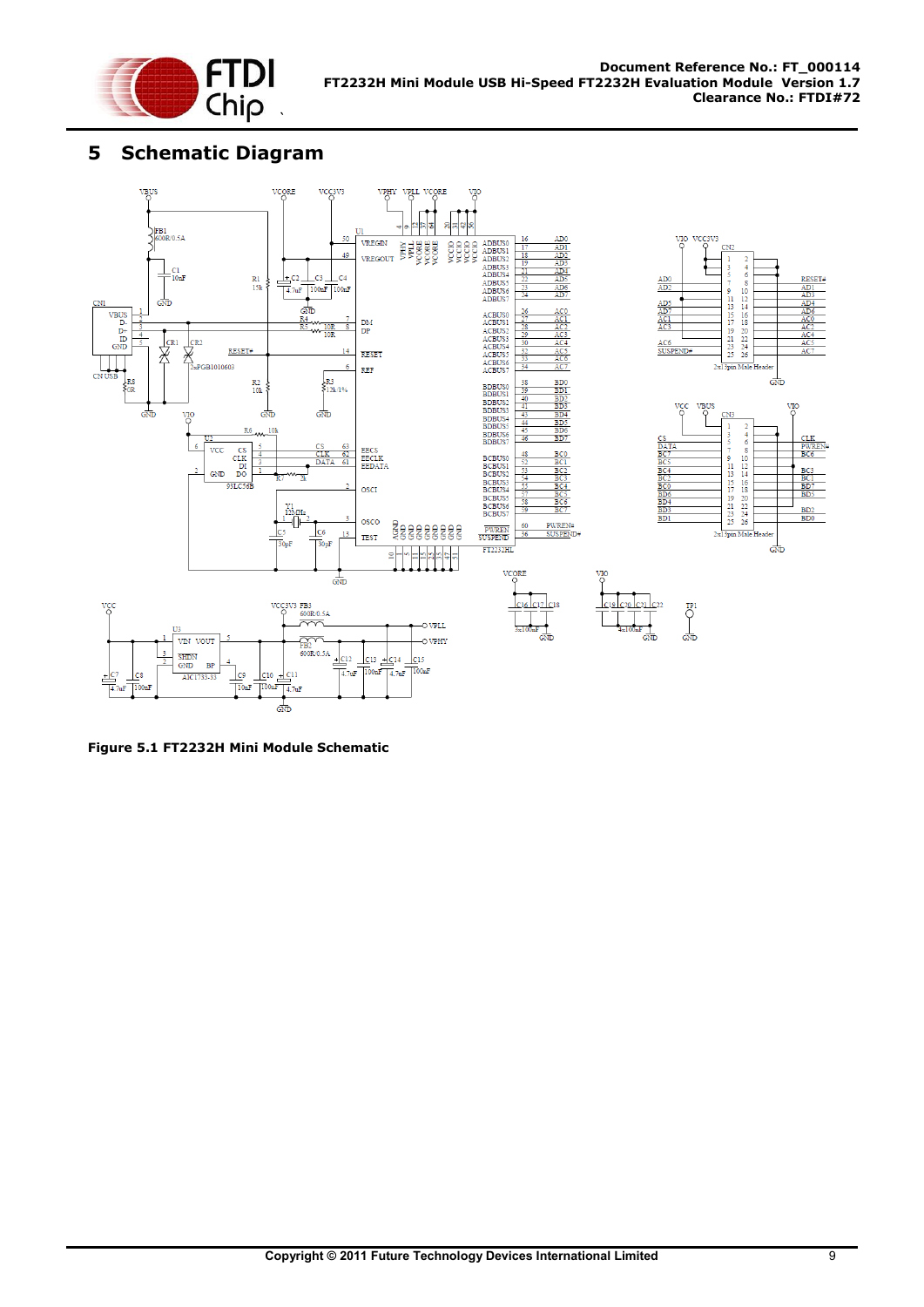

### <span id="page-10-0"></span>**6 Contact Information**

#### **Head Office – Glasgow, UK**

Future Technology Devices International Limited Unit 1, 2 Seaward Place, Centurion Business Park Glasgow G41 1HH United Kingdom Tel: +44 (0) 141 429 2777 Fax: +44 (0) 141 429 2758

E-mail (Sales) [sales1@ftdichip.com](mailto:sales1@ftdichip.com) E-mail (Support) [support1@ftdichip.com](mailto:support1@ftdichip.com) E-mail (General Enquiries) [admin1@ftdichip.com](mailto:admin1@ftdichip.com)

#### **Branch Office – Hillsboro, Oregon, USA**

Future Technology Devices International Limited (USA) 7235 NW Evergreen Parkway, Suite 600 Hillsboro, OR 97123-5803 USA Tel: +1 (503) 547 0988 Fax: +1 (503) 547 0987

E-Mail (Sales) [us.sales@ftdichip.com](mailto:us.sales@ftdichip.com) E-Mail (General Enquiries)

E-Mail (Support) [us.support@ftdichip.com](mailto:us.support@ftdichip.com)<br>E-Mail (General Enquiries) us.admin@ftdichip.com

#### **Branch Office – Taipei, Taiwan**

Future Technology Devices International Limited (Taiwan) 2F, No. 516, Sec. 1, NeiHu Road Taipei 114 Taiwan , R.O.C. Tel: +886 (0) 2 8791 3570 Fax: +886 (0) 2 8791 3576

E-mail (Sales) [asia.sales1@ftdichip.com](mailto:asia.sales1@ftdichip.com) E-mail (Support) [asia.support1@ftdichip.com](mailto:asia.support1@ftdichip.com)<br>E-mail (General Enquiries) asia.admin1@ftdichip.com E-mail (General Enquiries)

#### **Branch Office – Shanghai, China**

Future Technology Devices International Limited (China) Room 1103, No. 666, West Huaihai Road, Shanghai, 200052 China Tel: +86 21 62351596 Fax: +86 21 62351595

E-mail (Sales) [cn.sales@ftdichip.com](mailto:cn.sales@ftdichip.com)<br>E-mail (Support) cn.support@ftdichip.com E-mail (General Enquiries)

[cn.support@ftdichip.com](mailto:cn.support@ftdichip.com)<br>cn.admin@ftdichip.com

#### **Web Site**

[http://ftdichip.com](http://ftdichip.com/)

#### **Distributor and Sales Representatives**

Please visit the Sales Network page of the [FTDI Web site](http://ftdichip.com/FTSalesNetwork.htm) for the contact details of our distributor(s) and sales representative(s) in your country.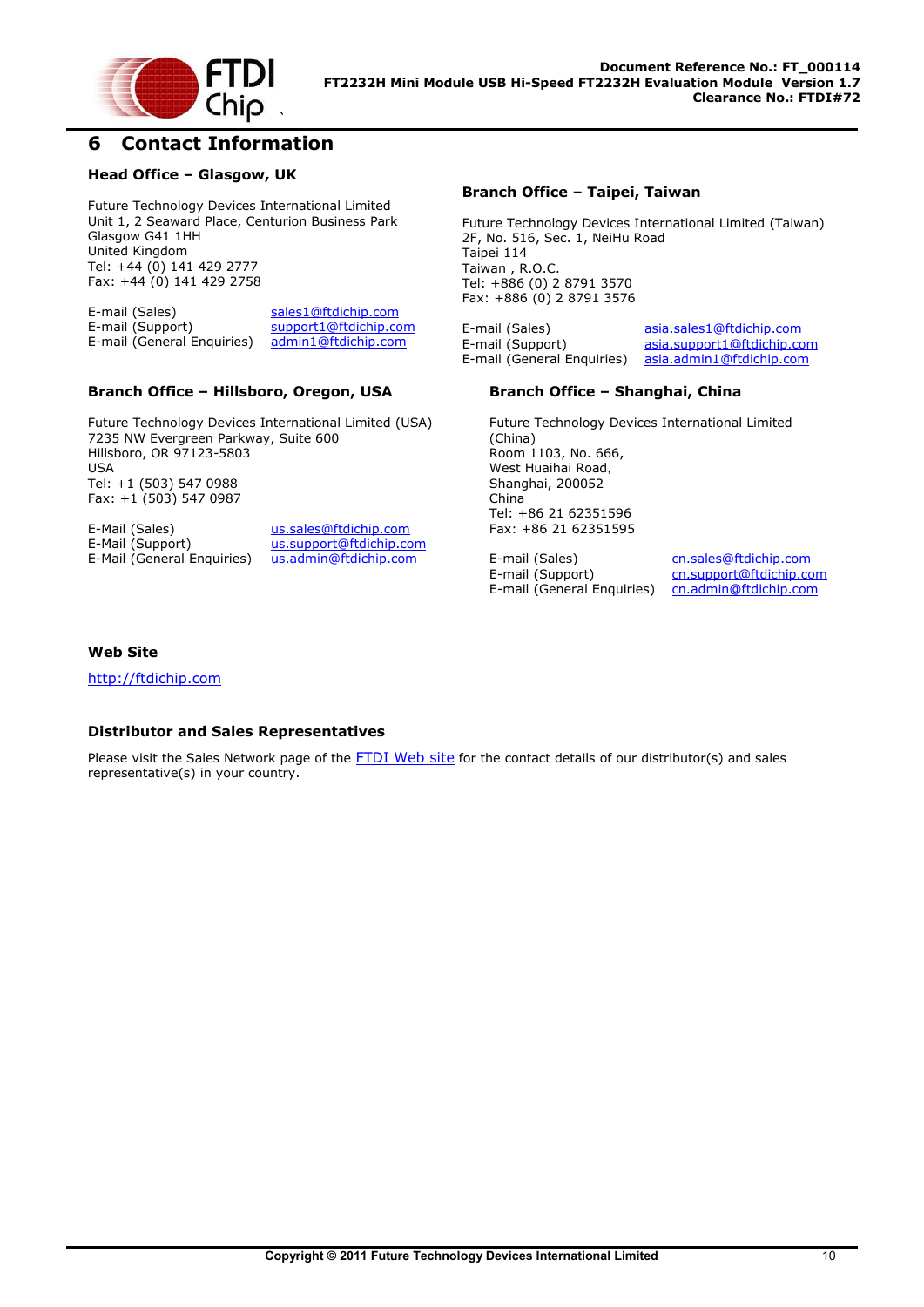

## <span id="page-11-0"></span>**Appendix A – FT2232H EEPROM Configuration**

The FT2232H Mini Module utilizes an EEPROM which contains the USB configuration descriptors for the FT2232H. When the Mini Module is plugged into a PC or a USB reset is performed, the PC will read these descriptors. The default values stored into the EEPROM are defined in [Table 6.1.](#page-11-1)

| Parameter                            | Value              | <b>Notes</b>                                                                                                                                                               |
|--------------------------------------|--------------------|----------------------------------------------------------------------------------------------------------------------------------------------------------------------------|
| USB Vendor ID (VID)                  | 0403h              | FTDI default VID (hex)                                                                                                                                                     |
| USB Product UD (PID)                 | 6010h              | FTDI default PID (hex)                                                                                                                                                     |
| Serial Number Enabled?               | Yes                |                                                                                                                                                                            |
| Serial Number                        | See Note           | A unique serial number is generated and programmed into<br>the EEPROM during device final test.                                                                            |
| Pull down I/O Pins in USB<br>Suspend | <b>Disabled</b>    | Enabling this option will make the device pull down on the<br>UART interface lines when the power is shut off (PWREN#<br>is high).                                         |
| <b>Manufacturer Name</b>             | <b>FTDI</b>        |                                                                                                                                                                            |
| Product Description                  | FT2232H_MM         |                                                                                                                                                                            |
| Max Bus Power Current                | 500 <sub>m</sub> A |                                                                                                                                                                            |
| Power Source                         | <b>Bus Powered</b> |                                                                                                                                                                            |
| Device Type                          | FT2232             |                                                                                                                                                                            |
| <b>USB Version</b>                   | 0200               | Returns USB 2.0 device description to the host.<br>Note: The device is a USB 2.0 High Speed device<br>(480 Mb/s) as opposed to a USB 2.0 Full Speed device<br>$(12$ Mb/s). |
| Remote Wake Up                       | Enabled            | Taking RI# low will wake up the USB host controller from<br>suspend.                                                                                                       |
| High Current I/Os                    | Enabled            | Enables the high drive level on the UART and CBUS I/O<br>pins.                                                                                                             |
| Load VCP Driver                      | <b>Disabled</b>    | Makes the device load the VCP driver interface for the<br>device.                                                                                                          |

#### <span id="page-11-1"></span>**Table 6.1 Default Internal EEPROM Configuration**

The EEPROM on the FT2232H Mini Module can be re-programmed over USB using the utility program MPROG. MPROG can be downloaded from the **[www.ftdichip.com](file:///C:/Users/bob.recny.FTDI/Documents/SharePoint%20Drafts/www.ftdichip.com)**. Version 3.5 or later is required for the FT2232H chip. Users who do not have their own USB Vendor ID but who would like to use a unique Product ID in their design can apply to FTDI for a free block of unique PIDs. Contact FTDI support for this service.